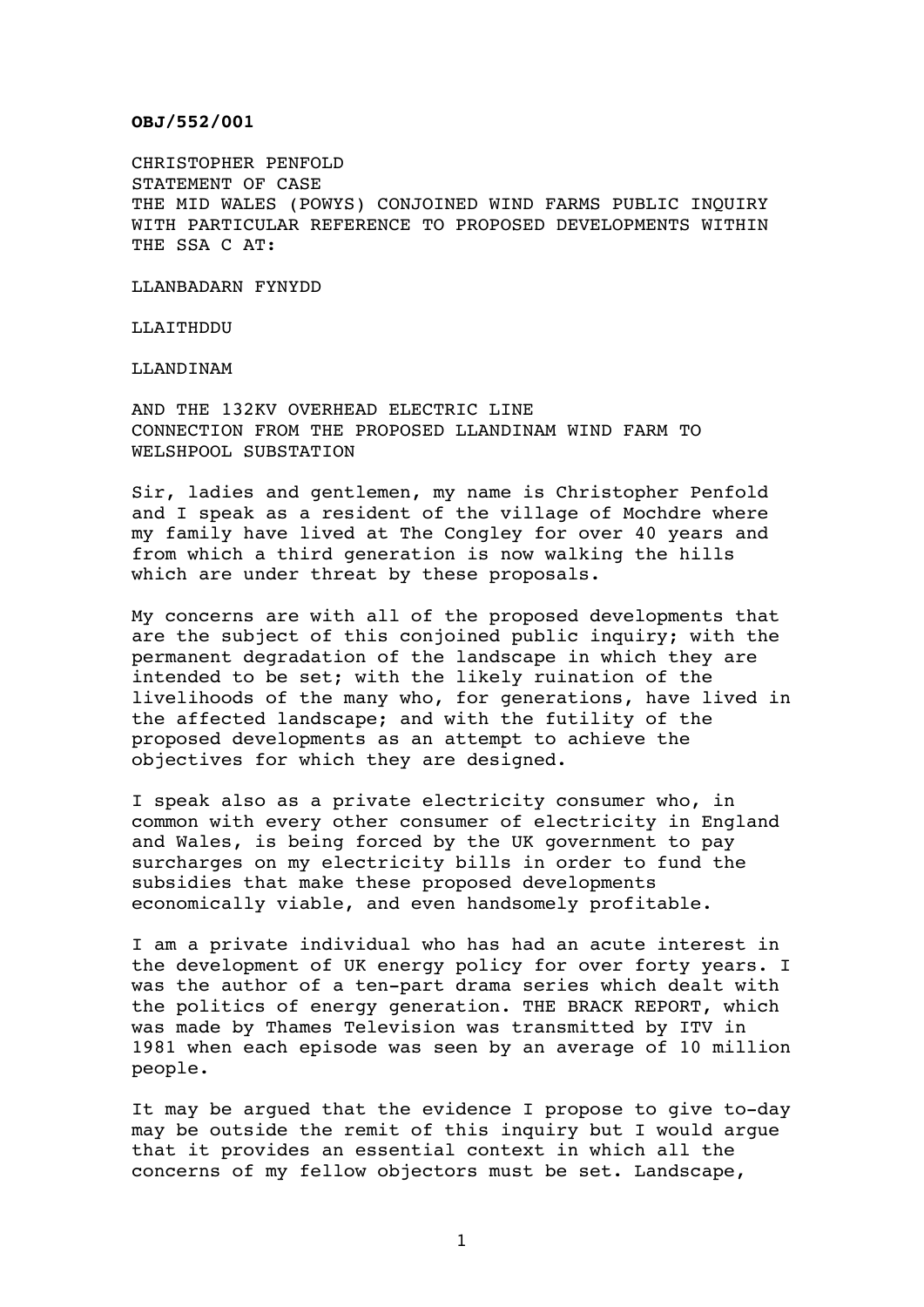visual impact, heritage, noise, health, loss of livelihood, depreciation of private property, transport issues, flooding — all these and more can only be fully understood and assessed in the context in which they are set: namely the absolute necessity of finding a non-carbon means of generating the base-load electricity on which all our lives and livelihoods depend. So, whilst fully appreciating the importance of the trees, Sir, I fear we are in danger of losing sight of the wood and I therefore crave your indulgence for a few minutes of this long-running inquiry, to focus on that context.

I am all too acutely aware that some of the loudest and most influential voices that are currently raised against the proliferation of windfarms come from those who remain sceptical in the face of the overwhelming scientific evidence for climate change. That evidence was bolstered only last week by the latest report from the Intergovernmental Panel on Climate Change, which found that global warming is happening and that our oceans are dying, and that they are doing so as a result of human activities.

I am most emphatically not a climate change denyer and even if we insist on maintaining an open verdict for the time being I would argue that when the possible destruction of the planet on which we live is at stake, it would, at the very least, be prudent to hedge our bets.

The main thrust of my argument is that proposals such as the ones here under consideration are too little and too late and that the measures we desperately need to initiate in order to limit the deleterious effects of carbon induced climate change which now threaten our planet are themselves being undermined by ineffectual and short-term schemes such as these.

So, guided by the principle expressed so succinctly by the Spanish philosopher, Georges Santayana, that "those who do not remember the past are condemned to repeat it" I propose to give evidence under three headings: PAST, PRESENT and FUTURE.

## PAST

In 1958 Charles David Keeling persuaded the U.S. Weather Bureau to install monitoring devices at Mauna Loa observatory on the island of Hawaii. It was already understood by then that, thanks to the burning of fossil fuels, humans were adding huge amounts of carbon to the Earth's atmosphere.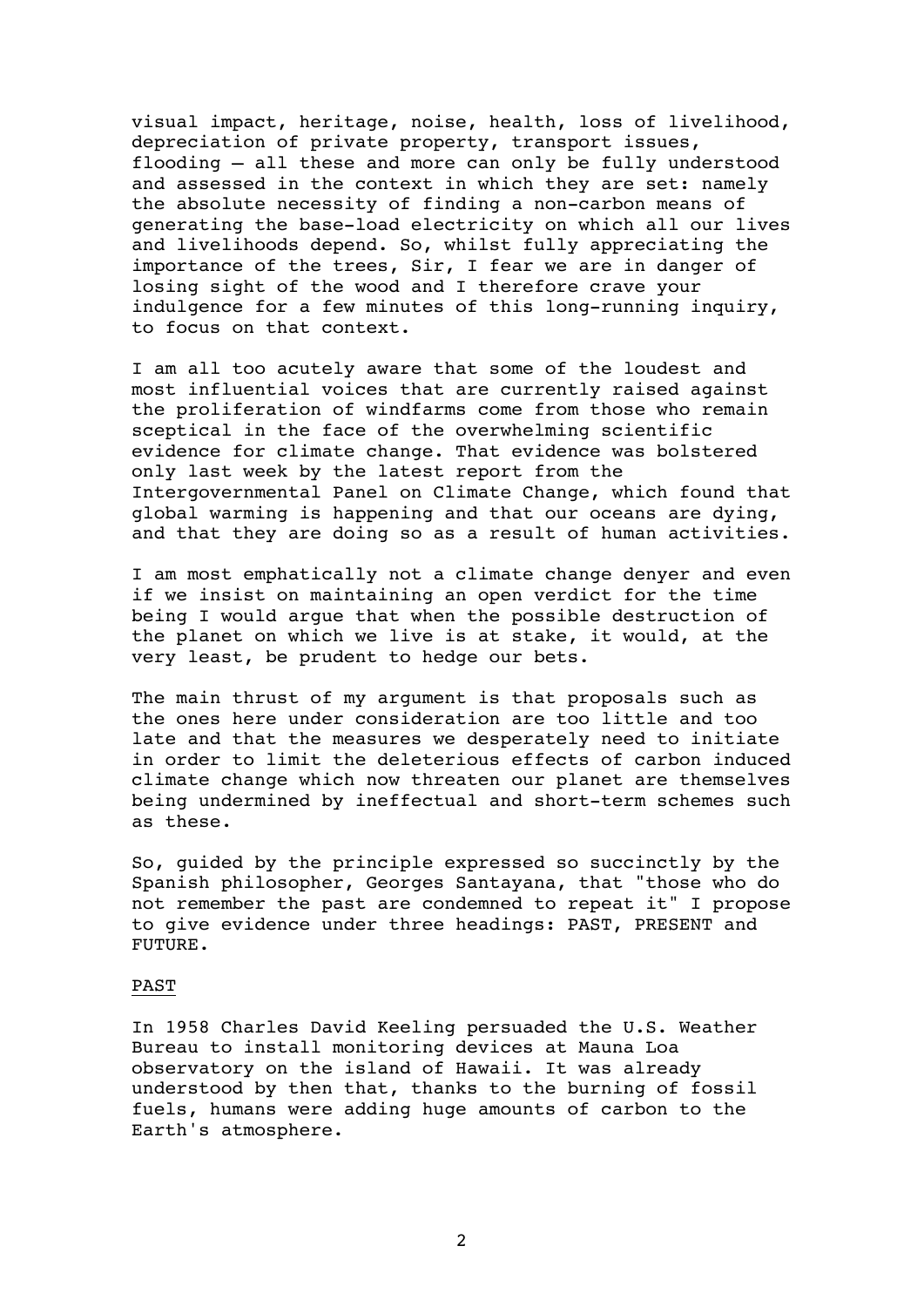Almost all of the creature comforts most of us enjoy today, living as we do in the post imperial phase of British history, are due to the absolutely massive extraction of coal that fuelled the industrial revolution and built the ships that enabled Britain, for a time, to rule the waves and much of the world.

In the village of Llandinam (and ironically in the shadow of one of the windfarms here under consideration) stands the statue of Lord Davies, our Welsh King Coal, as a salutary reminder of our role as world leader in the plundering of carbonized fossil resources — an activity for which we are all too ready now to criticize the Chinese, the Indians and the Brazilians as they follow our nineteenth century example.

In May of this year carbon levels measured at Mauna Loa reached the milestone of four hundred parts per million. The last time levels were this high was probably the mid-Pliocene, about 3 million years ago, when sea levels were 75 feet higher than they are to-day. With carbon emissions increasing at the terrifying rate that they now are, that presents us with the probability that, during our grandchildren's lifetimes they will be saying "Good-bye Cardiff, good-bye London, good-bye New York and good-bye all of the great coastal cities of our world." But if anyone thinks that, in those circumstances, they will be safe living in the high ground of the Welsh hills, they are living in a fools paradise.

We have known this since 1958. My television series, THE BRACK REPORT, was in the making twenty years later and was transmitted in 1981 at a time when the U.K.'s coal-fired power stations East of the Pennines were spewing huge quantities of acid rain all over Scandinavia, destroying vast swathes of carbon-eating trees. The series examined all forms of energy conservation and renewable energy generating technologies and called for action to be taken THEN. NOW is thirty-three years later and what action has been taken has been pathetically small and wrong-headed yet the problem we face is a thousand times worse.

BUT, North Sea oil was then flowing in abundance and, instead of deploying that heaven-sent opportunity to fund research into a viable alternative to fossil-fuel fired base-load electricity generation, the then government chose to use that priceless legacy to destroy the coal industry and much of U.K. manufacturing and to fuel the de-regulated banking boom with whose consequences we are now all too familiar. To all intents and purposes North Sea oil and gas has now gone to waste.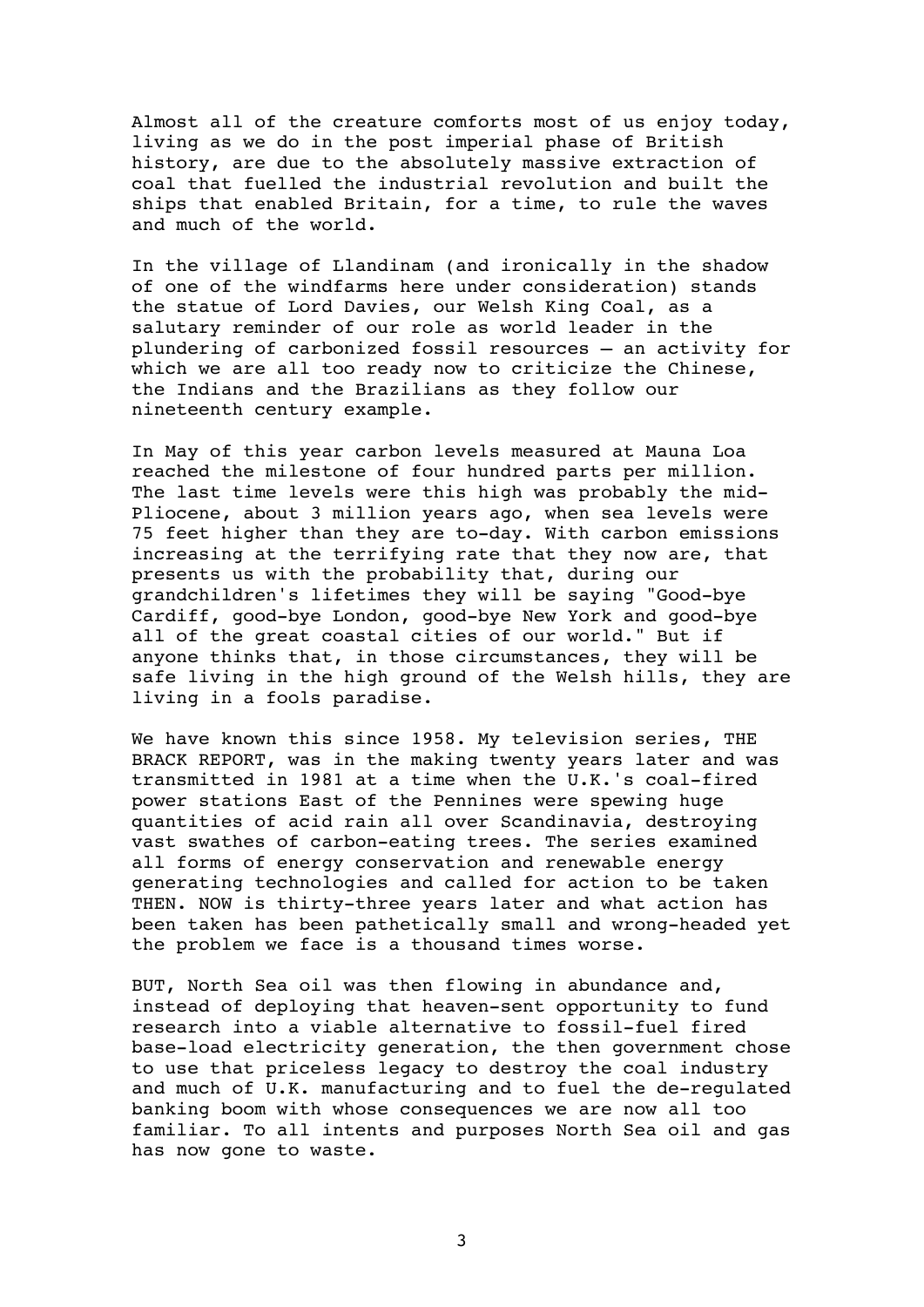In the process, the National Coal Board research establishment at Grimethorpe was shut down at a time when its development of chimney scrubbers and fluidized-bed combustion techniques were on the point of marketability and which now ought to have been available to limit carbon emissions from the new Chinese and Indian coal-fired power stations which are opening at the rate of one per week.

This is just one example of the kind of short-termism for which the politicians of the day will be hung, drawn and quartered by historians of the future – provided there are any who've still got air to breathe.

And there are others. At the time I wrote THE BRACK REPORT, the first proposal to build a Severn barrage was on the table. It was a scheme that would have used tidal flows to generate sufficient electricity to power an entirely electrified rail network for the United Kingdom. It was rejected at the time because its lead time of fifteen years was deemed unacceptable. That was 35 years ago and last year, this current government rejected it once again for the same reason.

These are just two of a long list of similar and related missed opportunities and I cite them not merely for the sake of crowing over past mistakes but because those very mistakes reinforce the argument for the one last chance opportunity we now have to save the future. Which is certainly not on-shore wind.

## THE PRESENT

We live now in a time rich in pious but false hope that the winds of an already meteorologically de-stabilised atmosphere are going to save us from these past neglects. They are not, and when we witness the spate of typhoons currently wreaking havoc on the coast of China, the unseasonal snowstorms in the American mid-west or the soaring temperatures fomenting the bushfires now threatening Sydney and Melbourne in Australia, we must surely realize that the problems we have created require solutions much greater than the ones here under consideration.

Pronouncements from Kyoto, or from Copenhagen, are mere gesture politics of the worst kind. And when members of our current coalition government seek to burnish their green credentials by promoting windfarms, they are doing so at the expense of our grandchildrens' futures. They are, if you will pardon the expression, merely pissing into the winds of climate change.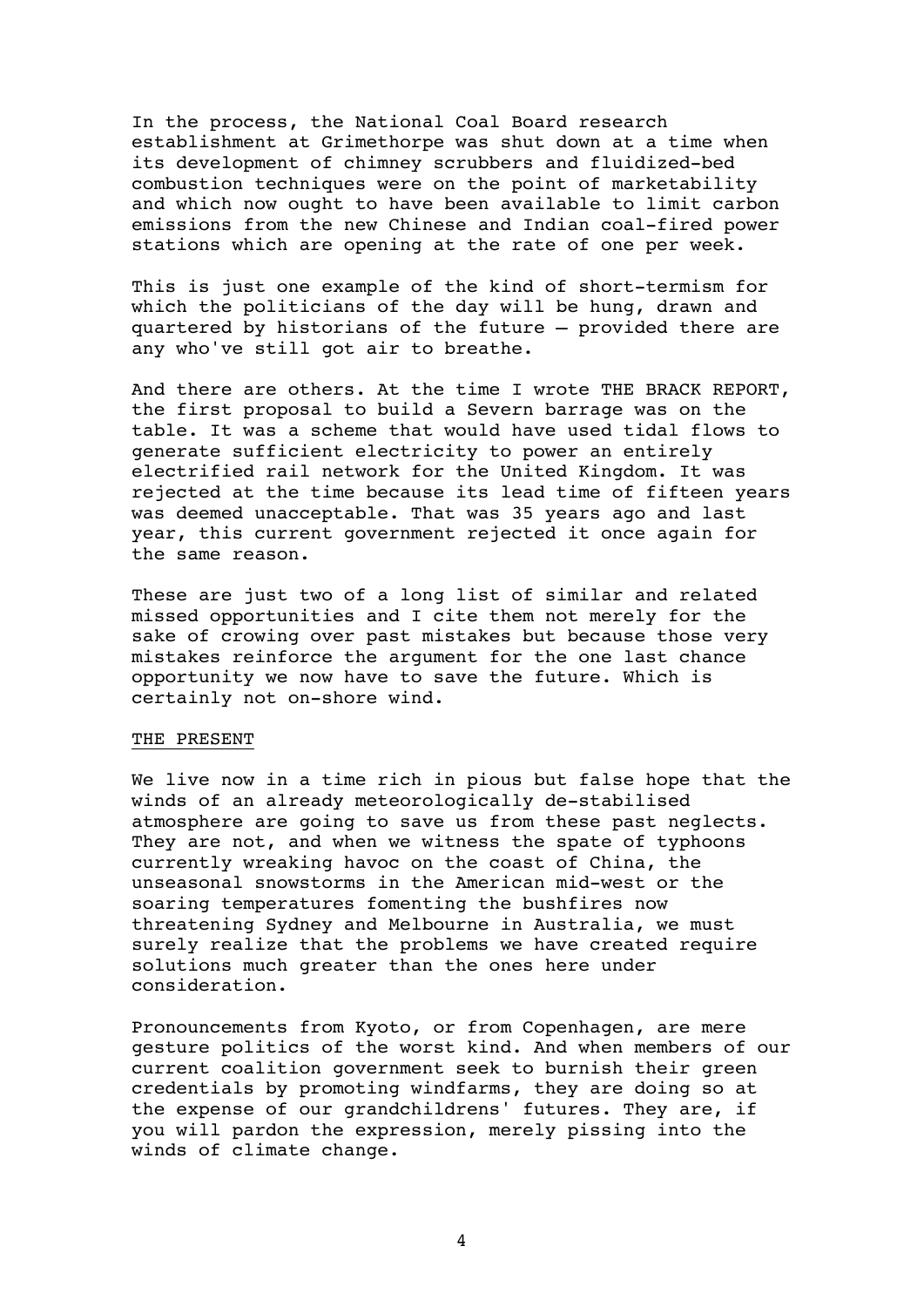These gestures translate into the wasteful bonanaza of taxpayers money which the government is now pouring into the pockets of shareholders in the renewable energy outfits whose names are attached to the applications under consideration by this Inquiry, and into those of the local landowners in whom temporary stewardship of the landscape now threatened with destruction currently resides.

Expert energy economists like John Constable have shown how the secondary effect of artificially inflated energy prices will be the continuing contraction of the U.K. economy on which we all depend for our livelihoods — and the further impoverishment of us all.

But the first effect of this disastrous policy has already driven hundreds of thousands of ordinary U.K. citizens into fuel poverty as they are being called upon to subsidise the misguided lunacy of these windfarms.

At an earlier session of this Inquiry I was able to put a question to Mr. Gates, the expert landscape witness employed by VATTENFALL to bolster their case for the proposed windfarm at Llanbadarn Fynydd. If you recall, Sir, Mr. Gates had admitted that only thirteen residential properties would, to use his term, be 'moderately affected' by the proposed turbines but that five of these were owned by individuals who had a pecuniary interest in the development. When I asked him why these five should benefit from a handout of taxpayers money whilst the properties and livelihoods of the remaining seven taxpayers should be catastrophically de-valued, he said that he thought that was a moral question and therefore one that he could not answer. I have to admit that I was a touch non-plussed by that reply, Sir. Indeed there WAS a moral element in the question but if, as members of a civilized society, we allow moral questions to go unanswered, it begs the much bigger question of just how civilized we are? Is it right that these decisions should bitterly divide communities as they do — into winners and losers on a gravy train we all pay for?

So in my conclusion of evidence in this section on THE PRESENT I'd like to leave you with the thought that current policies are not only counter-productive but are heading us all in the wrong direction and making our parlous predicament even worse.

So what is the alternative? As objectors we have long lived with the obvious and easy accusation that we are NIMBYS which, at its worst, translates as "Anywhere but here". But there actually IS an alternative. I don't pretend that it's going to be easy, but it does call for the kind of vision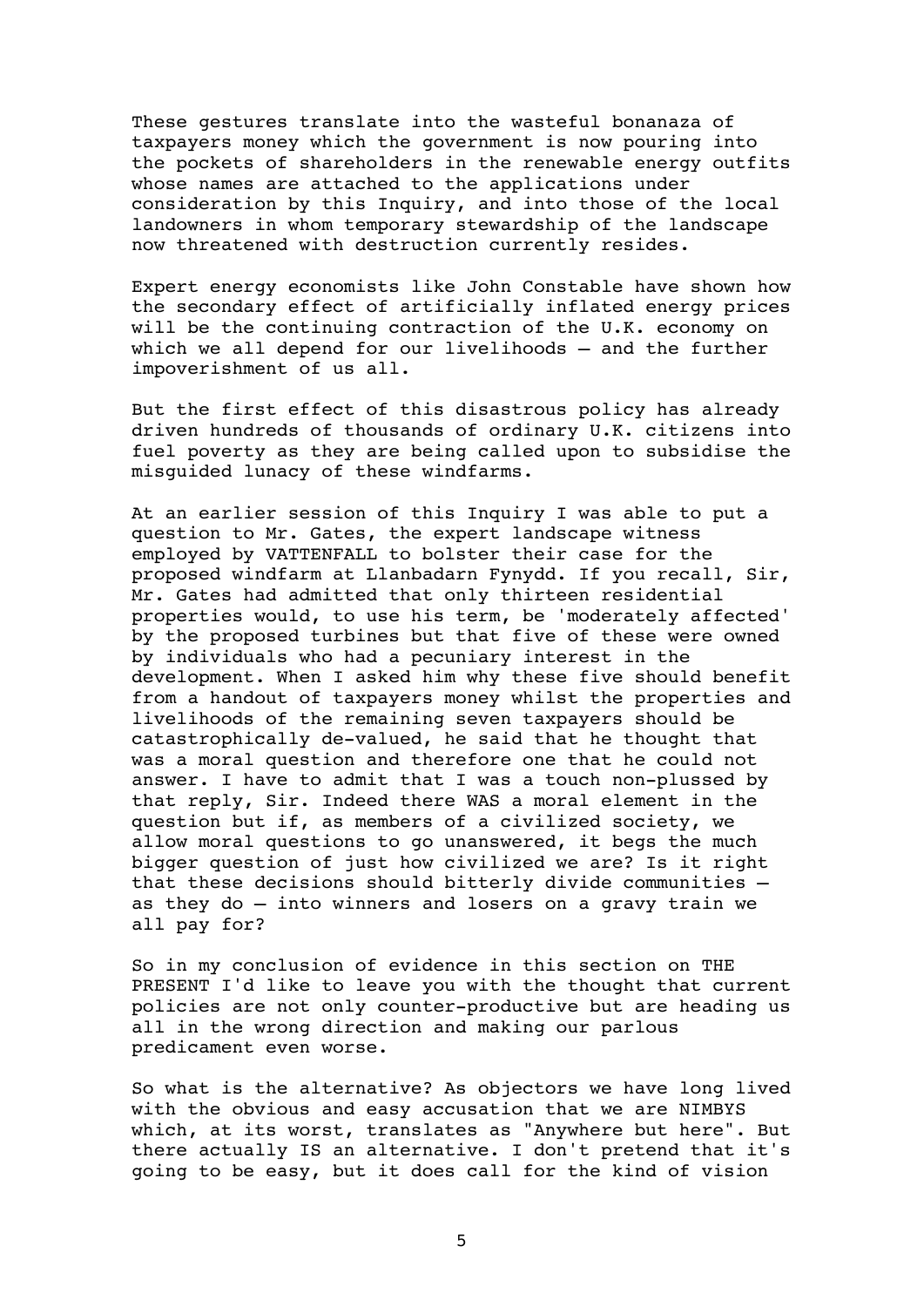that transcends the short termism with which our political process is be-devilled. So if I may, I would like briefly to turn to the future.

## THE FUTURE

I propose to start from the premise that not one of the present renewable technologies is capable of replacing the role of fossil fuel in generating the base-load requirements of an increasingly energy hungry world.

Wind, wave, tidal and solar may all make small contributions but a determined policy of legally enforceable energy-saving new-build requirements, together with greater support for the wholesale retro-fitting of conservation materials to existing homes, commercial and public buildings, might at least slow down the rate of increasing demand.

Our planners still permit companies like Tesco to build huge supermarket structures in which a 3mm skin is all that sits between banks of energy consuming refrigerators and the outside air. There's one just around the corner and it was allowed to go up within the last couple of years. These are cheap, nasty, short-term structures which are machines for wasting energy. Granting them permission is little short of criminal. As the Scottish MEP, Struan Stevenson recently pointed out, in Scandinavia, if you put up a structure that is less than triple glazed, you get arrested!

There is useful employment for many currently out of work young people in the urgent task of retro-fitting buildings such as these, not only with insulation, but also with photo-voltaic panels which could passively generate the energy these monsters currently consume.

And when it comes to the plethora of subsidy driven applications from farmers, now flooding in to local planning departments, for single turbines like the monster at Dolfor (which professional members of the inquiry will be unable to avoid on their way to the community meeting tomorrow evening), the argument is that they will pay for farm energy requirements — but at the expense of the local community, of course. Yet the same income would be available to farmers if they were to cover the roofs of their industrial farm buildings and maybe an acre or two of unproductive land with zero maintenance photo voltaic cells which would have zero impact on the local environment.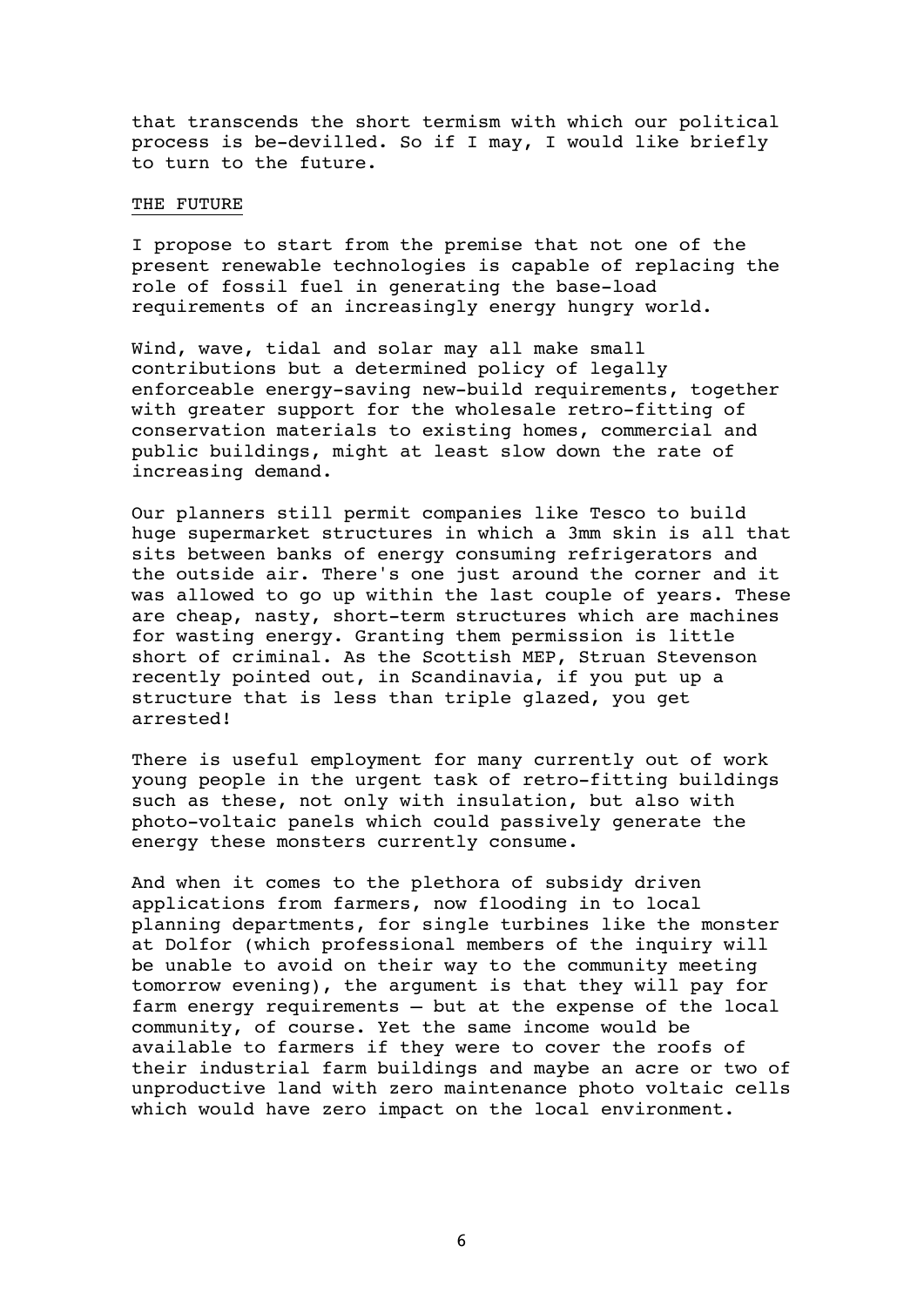But none of these measures, and certainly not wind, is capable of closing the ever-widening energy gap that now confronts us.

A new generation of power stations driven by nuclear fission may offer temporary relief, but uranium, like oil, is a finite resource which is found mostly in parts of the world that are as unstable and unpredictable as the middle east. It is still a dirty technology, producing longlasting noxious waste for which we have not yet found an appropriate means of disposal. The unholy quartet of nuclear disasters — the Windscale fire, Three Mile Island, Chernobyl and Fukushima — should give us pause.

And only this week we have learned of the power failure in the Devonport dockyard that came close to causing a meltdown in the nuclear reactors of submarines which would have destroyed the town, together with its population and much of the surrounding countryside.

But I don't stand before you as a prophet of doom although I do believe we stand on the exit threshold from the last chance saloon.

Even more important than the finding of oil in the North Sea has been the recent discovery of significant shale gas reserves along with the means to extract it.

But this is still a fossil fuel whose reserves are also finite, so it can only be regarded as an interim measure to dig us out of the hole we are currently in. We must not permit politicians, yet again, to exploit it as a means of deferring the difficult decisions that must lead us to an ultimate solution.

The energy consultant, Dieter Helm, in his book CARBON CRUNCH, has demonstrated that the fastest way for us to reduce our carbon emissions by half would be to convert all existing coal-fired power stations to gas.

And since all windfarm generating capacity requires the building of gas-fired power stations to provide back-up for those occasions on which the wind doesn't blow, the obvious step is to go for gas, cut out the wind-farms altogether and spend the money currently being wasted in paying the subsidies on which they depend, on serious research for a long-term solution.

What is required here is nothing less than visionary leadership of the calibre shown by John F. Kennedy in his determination to achieve an embargo on the deployment of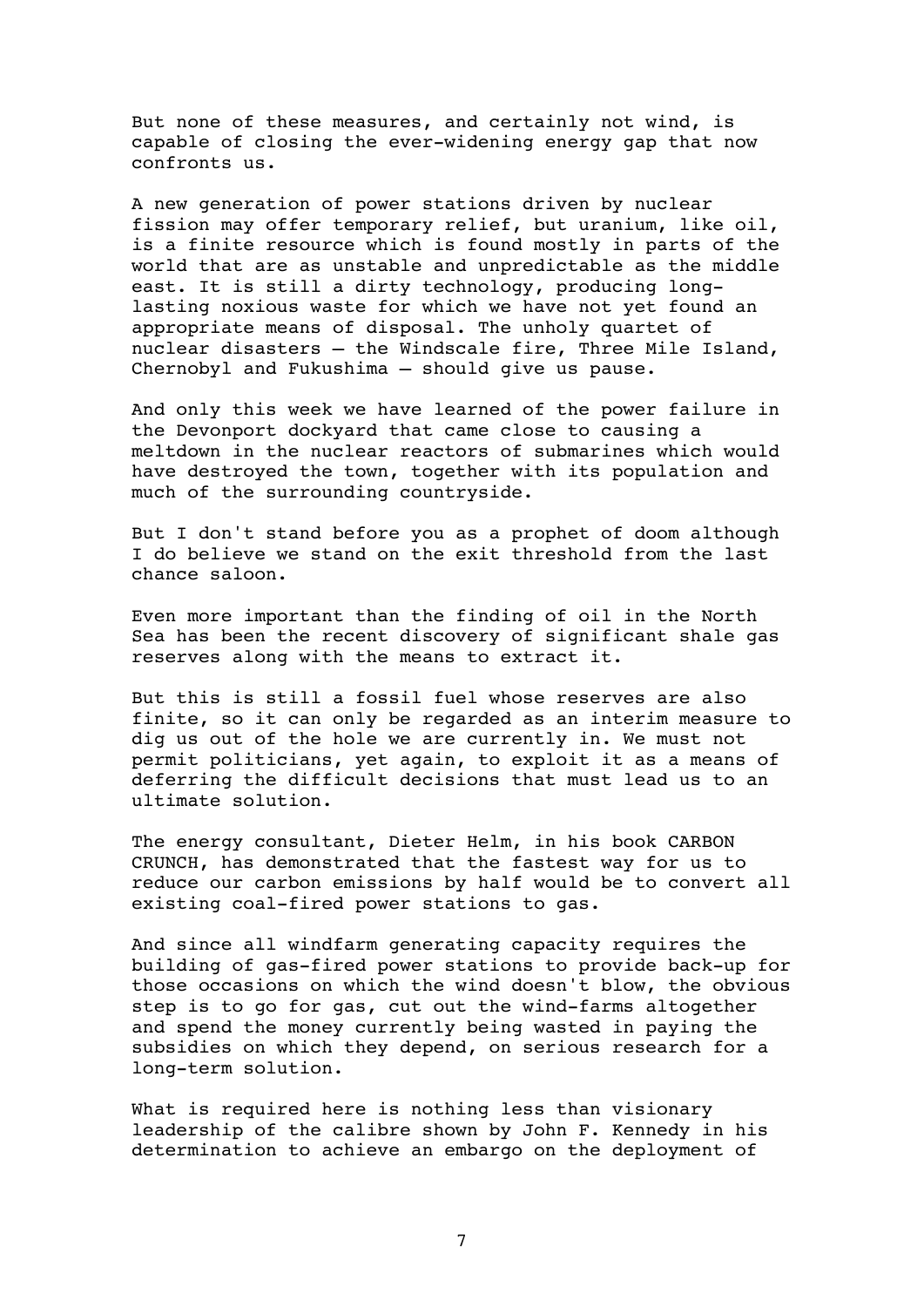Intercontinental Ballistic Missiles and in reaching for the moon.

In Europe, it requires the kind of international cooperation that built, and then re-built, the particle accelerator at Cern which sought and eventually found the Higgs-Boson particle. (And at this point it seems appropriate to congratulate Peter Higgs for yesterday winning the Nobel Prize for physics.)

But the catastrophe we now face makes the menace of Hitler and Nazism which threatened us in 1940 seem like a momentary blemish on the history of a world which is now threatened with meteorological disasters that could terminate the human race.

In 1940 the Allies, under the leadership of Roosevelt and Churchill, rose to the occasion with the international cooperation which resulted in the Manhattan Project.

Arguably the most evil technological feat yet achieved by mankind, it is undeniable that awareness of the awful fate suffered by the people of Hiroshima and Nagasaki is what brought world leaders back from the brink of nuclear war at the time of the Cuban missile crisis.

We need even more visionary and committed leadership now to create an international scientific and technological project to build a viable thorium reactor and ultimately to crack nuclear fusion and so enable us to steer towards a sustainable hydrogen economy.

And for anyone who still thinks nuclear fusion is pie in the sky, news broke only yesterday that, at the National Ignition Facility at Lawrence Livermore Laboratory in California, a major milestone has been reached with a laser driven fusion reaction producing more energy than it took to achieve it. Along with the Joint European Torus at Culham in Oxfordshire and the International Thermonuclear Experimental Reactor at Cadarache in France, huge progress is now being made towards the objective of reproducing the reaction that fires the sun in controlled conditions here on Earth. This is the Holy Grail of energy research and it is now within reach.

So, if I may cite the Gospel According David Attenborough (Chapter 1, verse 1) the Cambrian Mountains are geologically the oldest corner of this beautiful planet. May I therefore ask you, Sir, to discourage the Secretary of State from permitting the applicants here represented to litter them with millions of tons of irremovable concrete and steel, merely for the sake of providing a greedy and